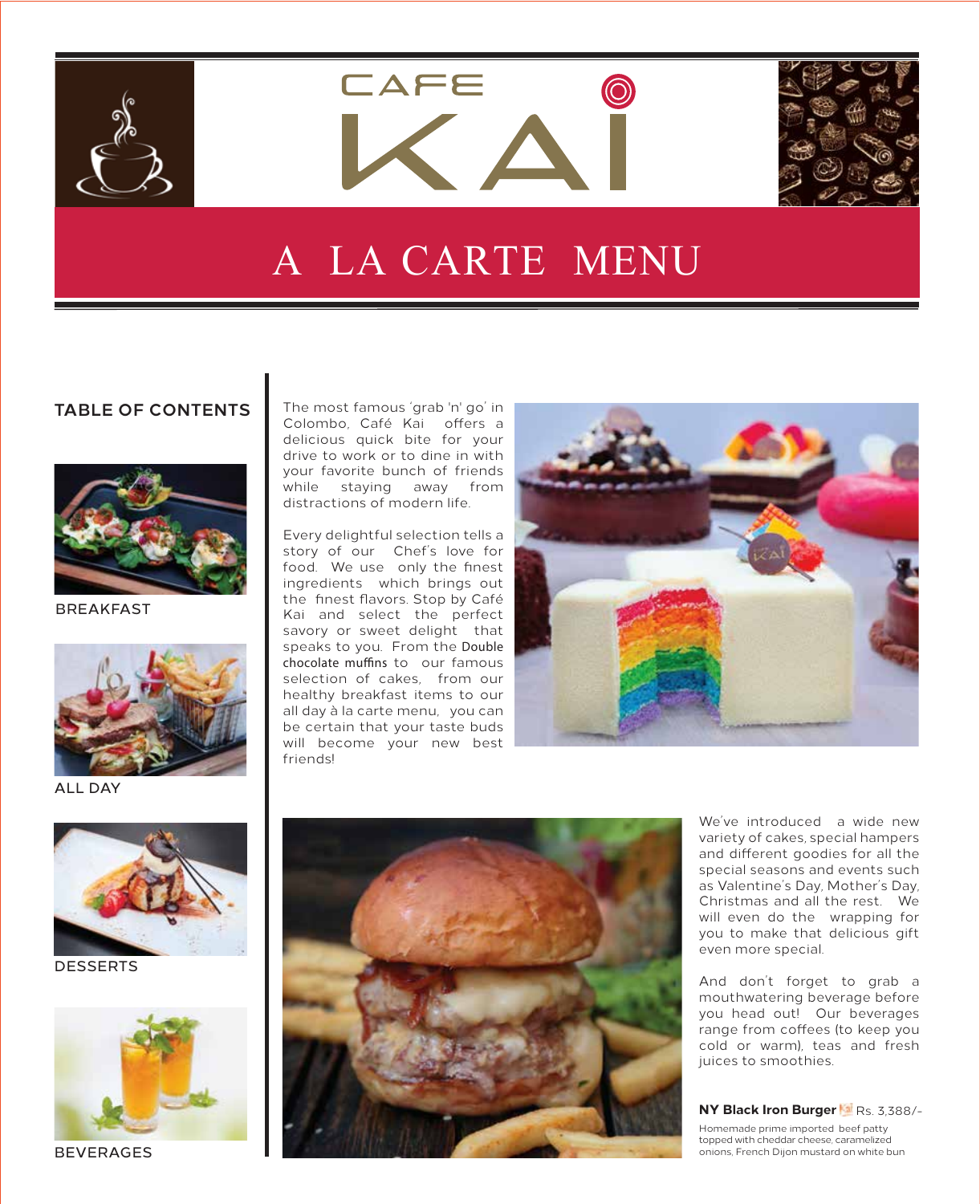## BREAKFAST MENU

### Available 7am - 10am



**Eggs Benedict**  Two poached eggs on a bed of roasted brioche,<br>smoked salmon, buffalo mozzarella & topped with coconut Hollandaise sauce **B** Rs. 1,288/-



**English Muffin Panini** Toasted English muffin with Parma ham, buffalo mozzarella, cherry tomato, shallots, rocket salad, red pesto panini Rs. 2,388/-



**Battered Ham & Cheese Sandwich B** In batter grilled dark Bavarian bread, Virginia ham & cheese sandwich Rs. 1,988/-



**Whole Wheat Bagel**  Open black inked whole wheat bagel with cottage cheese, cherry tomato, rocket, aged parmesan, sliced pear, caramelized red onions, fried egg topped with a poached egg & béarnaise sauce **B** Rs. 1,588/-



**Mini Trio Sliders** Soft roll mini sliders with brie cheese fig confit, scrambled eggs & bacon, curry flavored & marinated tuna with watercress Rs. 1,888/-



**Chicken Enchilada Omelette** Omelette filled with grilled cajun spiced chicken strips, roasted red bell pepper with salsa, cheese, topped with sour cream, spring onion & slow cooked beans with rice Rs. 1,588/-



**Egg & Avocado** Avocado with smoked salmon, poached egg served with puff brioche & plain Greek yoghurt with smoked paprika



 Rs. 2,188/- **BOUNTY WAFFLE** Kai waffle with roasted young coconut, mixed berry compote, cream & icing snow Rs. 888/-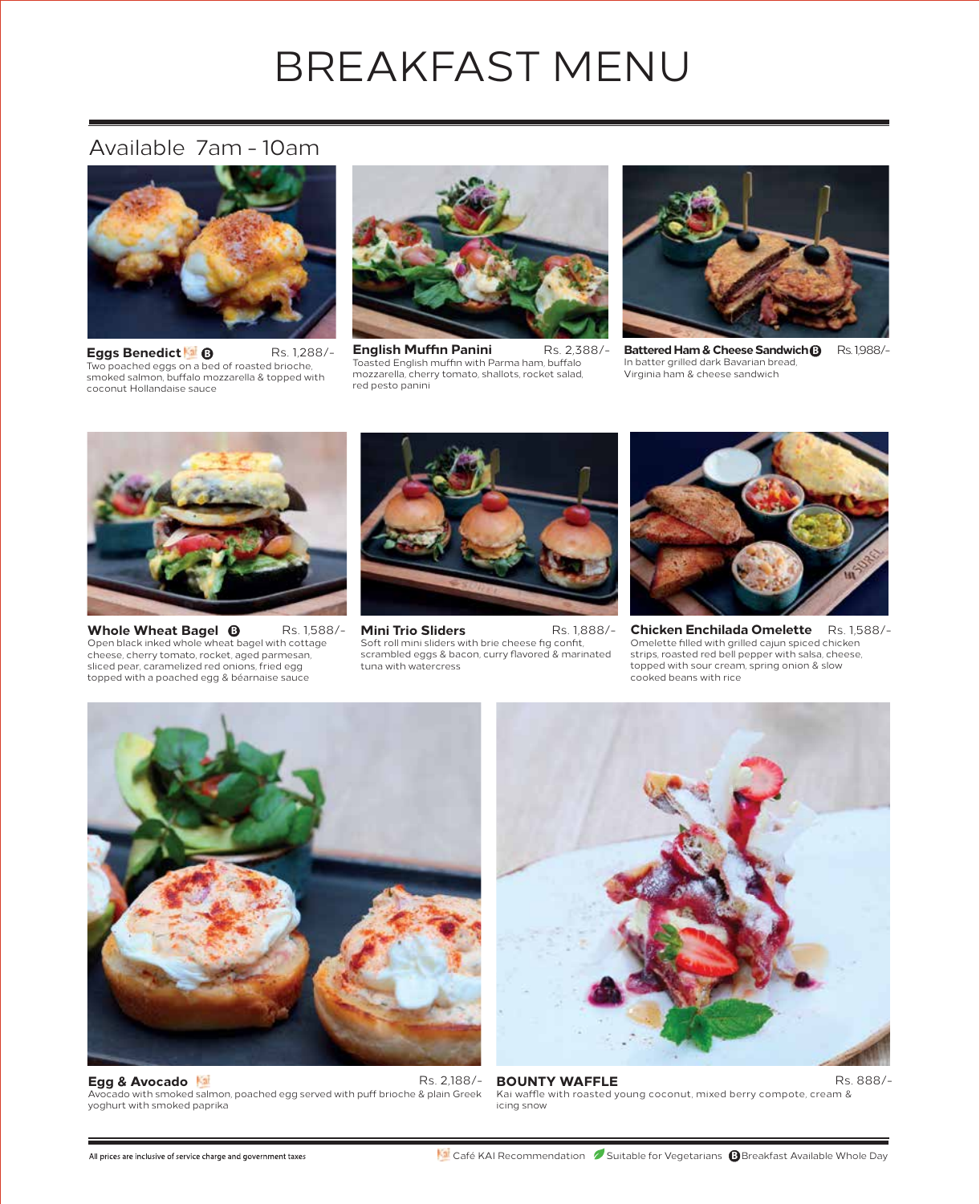## ALL DAY MENU

#### Available 10.00am - 9.30pm



**Chicken Caesar Wrap** Grilled chicken thigh, romaine salad, parmesan cheese, bacon and caesar dressing wrapped in omali rotti



Rs.2,488/- **Bangers & Mash** Grilled homemade lamb & chicken sausage with mashed potatoes, creamy scramble eggs, green long beans, carrots, buttered green peas with onion gravy



Rs. 1,988/- **Baked Whole Chicken Leg** Rs. 1,888/- Baked chicken leg with spicy fries, carrot fingers & smoked garlic sauce



**Fettuccine Carbonara**  Flat, long and thick shaped pasta with emulsion of creamy olive oil, bacon, parmesan cheese & soft boiled egg



Rs. 2,388/- **Miso-teriyaki Salmon** Atlantic salmon with egg noodles, green peas, zucchini, red bell peppers, glazed with miso-teriyaki broth Rs. 4,588/-



**Chicken Burger**  Whole Cajun spiced marinated free range Chicken thigh topped with cheddar cheese, fried egg, carrot julienne on black ink bun Rs. 2,488/-



**Sri Lankan Memories** Platter of local delights, crispy mutton, chicken, fish, & vegetable cutlets, butter cake along with a cup of Ceylon tea or ginger beer. Rs. 1,188/-



**BBQ Pork Wrap** Slow cooked pork in BBQ sauce, cucumber – tomato salad mozzarella cheese & wrapped in garlic omali rotti Rs. 2,588/-



**Roasted Berkshire Pork**  Berkshire pork tenderloin crusted with panko grilled vegetables, spätzle, potato salad, yellow lentil & shallot soy-mustard sauce Rs. 2,388/-



**Kai's Fish Curry** Seer fish slow cooked in red curry paste with tomato, red onion, garlic, tamarind, okra, coconut rice & condiments



**Caesar Salad Caesar Salad** Rs. 1,088/-<br>Whole crisp romaine lettuce, creamy Caesar dressing bacon, smoked salmon, herbed garlic crouton, shaved parmesan cheese, soft centered egg Add Chicken Rs. 388/-<br>Add Prawns Rs. 988/-Add Prawns Rs. 2,188/- **Caesar Salad** Rs. 1,088/- **Kai Club Sandwich** 



Thyme roasted chicken thigh, bacon, cheddar cheese, fried egg, tomato, cucumber, ice berg lettuce, pesto mayonnaise on toasted rye bread Rs. 2,488/-

All sandwiches, wraps & burger served with French fries & coleslaw salad